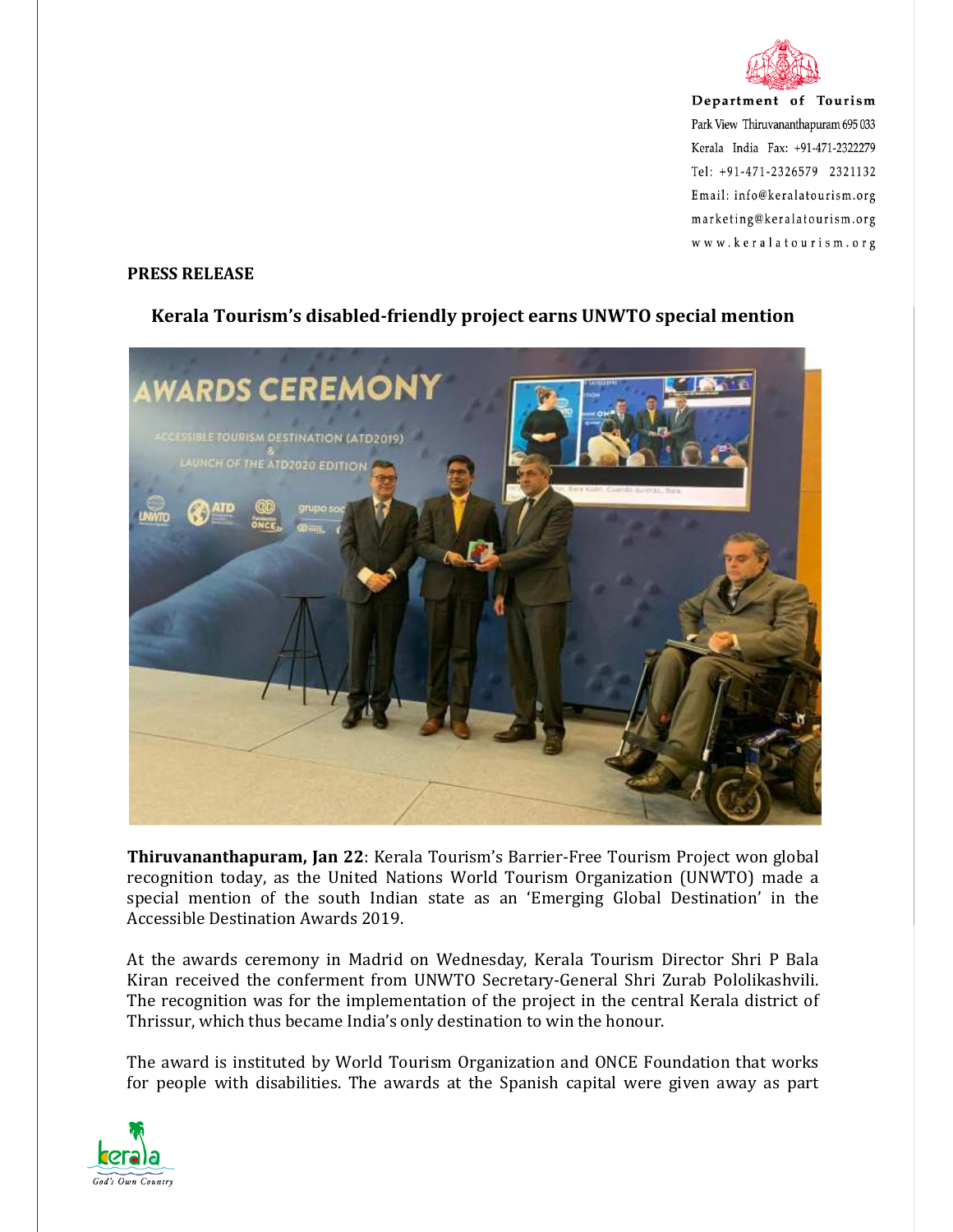

Department of Tourism Park View Thiruvananthapuram 695 033 Kerala India Fax: +91-471-2322279  $Tel: +91-471-2326579$  2321132 Email: info@keralatourism.org marketing@keralatourism.org www.keralatourism.org

of FITUR Trade Fair, which is a meeting point of tourism professionals the world over and the second-biggest global gathering of travel and tourism professionals.

It was in March last year that Kerala Tourism launched the barrier-free project with the view of making 120 destinations across the state disabled-friendly.

Thrissur, also known as the cultural capital of Kerala, is one of the first few destinations in the state to have created necessary infrastructure in all major destinations. This project, a role model for the entire state, was conceptualized by using funds under 'Barrier free Tourism' and the 'Green Carpet' Scheme.

Kerala Tourism Minister Shri Kadakampally Surendran, hailing the achievement, noted that the state has so far implemented the disabled-friendly project in 80 travel destinations, of which eight are in Thrissur. "We deserve this honour. It will enhance Kerala's reputation as a global tourist destination," he added.

Kerala Tourism Secretary Smt Rani George said the UNWTO recognition is a result of Kerala's keenness in meeting the new-age international requirements. "For this, we receive immense support from private players as well," she noted. Kerala has been the first state to work as per the UNWTO guidelines on making tourist destinations disabled-friendly.

Shri Bala Kiran said Kerala Tourism is working towards making all its travel destinations disabled-friendly. "The UNWTO award is an incentive for us to meet the target," he added. The work in Thrissur district has been completed in the beaches of Azhikode and Snehatheeram, the hill destination of Vilangankunnu and the scenic dams in Poomala and Vazhani. Under the ongoing major development projects, the work is being implemented in Chavakkad Beach, Peechi and Thumboormoozhi.

The facilities include ramps, accessible toilets, lactation rooms, Braille pamphlets, signage, touch-screen kiosks, audio and sign aids, wheelchairs and walking aids. They have been made available in major tourist destinations in the district.

Tactile path for the visually-challenged were created for the first time in Kerala in Azhikkode and Snehatheeram, while a wheelchair-accessible sunset viewpoint is the highlight of Vilangankunnu. There is ramp access for boating area in Poomala, while Vazhani became the first access-friendly in the state. As part of the ongoing project, the famous Thumboormoozhi hanging bridge and viewpoints will soon turn disabled-friendly.

Allotted Rs 73.5 lakh by the Department of Tourism, the work for the project was executed by District Tourism Promotion Council through Kerala State Nirmithi Kendra. The contract was taken over by Kochi-based Horizon Six, while the IT-related works were implemented by Keltron.